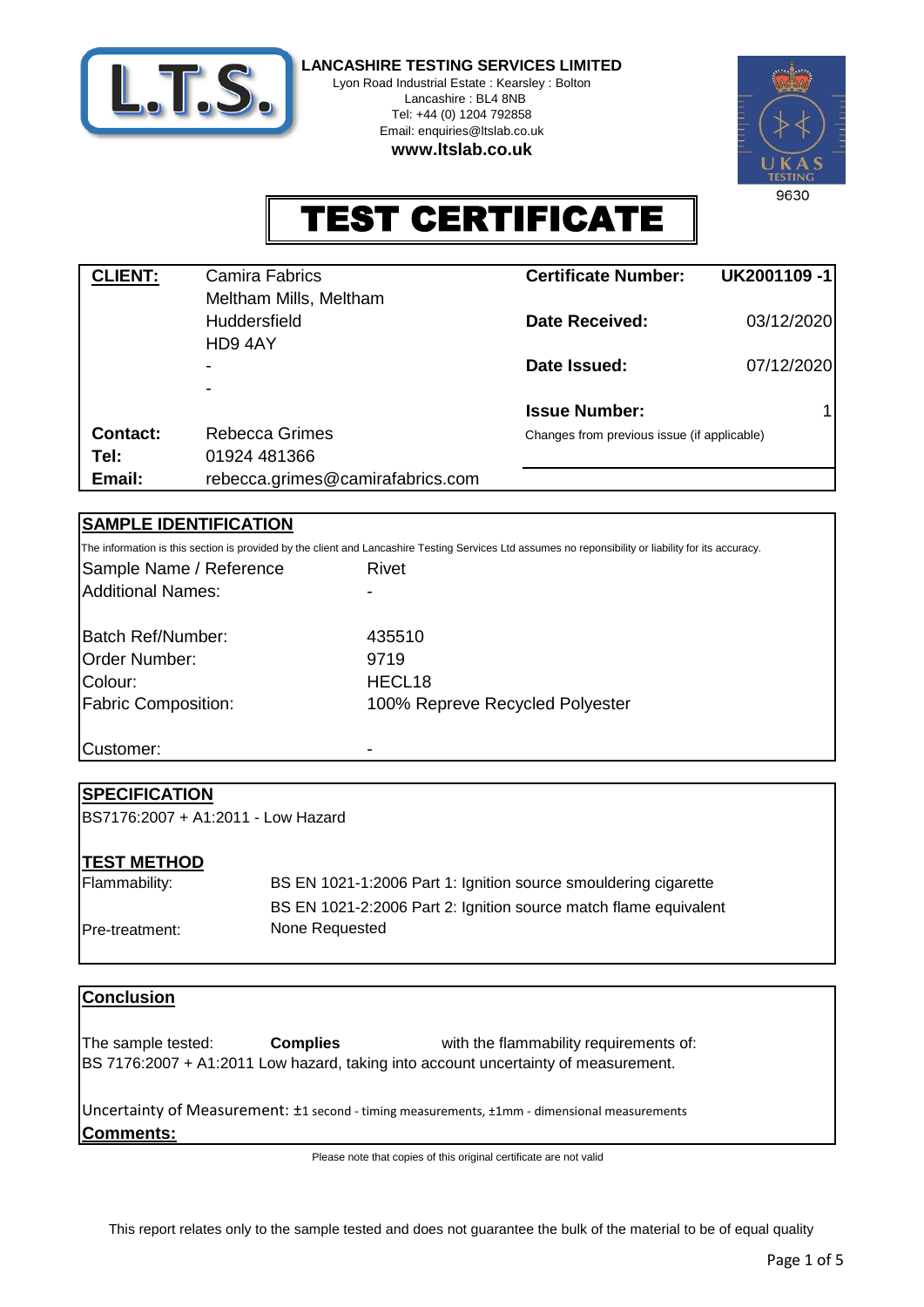

Lyon Road Industrial Estate : Kearsley : Bolton Lancashire : BL4 8NB Tel: +44 (0) 1204 792858

Email: enquiries@ltslab.co.uk

**www.ltslab.co.uk**





### **Test Results:- BS7176:2007 + A1:2011 - Low Hazard - Specification for resistance to ignition of upholstered furniture for non-domestic seating by testing composites**

*"The following test results relate only to the ignitability of the combination of materials under the particular conditions of test; they are not intended as a means of assessing the full potential fire hazard of the materials in use."*

| Sample Code                                                                                   |                    | UK2001109<br>$-1$                                                       |                                                        |                          |                       |                                                        |             |  |  |
|-----------------------------------------------------------------------------------------------|--------------------|-------------------------------------------------------------------------|--------------------------------------------------------|--------------------------|-----------------------|--------------------------------------------------------|-------------|--|--|
| Sample Name / Reference                                                                       |                    | Rivet                                                                   |                                                        |                          |                       |                                                        |             |  |  |
| Client                                                                                        |                    | Camira Fabrics                                                          |                                                        |                          |                       |                                                        |             |  |  |
| Date of test                                                                                  |                    |                                                                         | 07/12/2020                                             |                          |                       |                                                        |             |  |  |
| Pre-Treatment                                                                                 |                    |                                                                         | None Requested                                         |                          |                       |                                                        |             |  |  |
|                                                                                               |                    |                                                                         |                                                        |                          |                       |                                                        |             |  |  |
| <b>Filling Type</b>                                                                           |                    | Carpenter/RX36110 CMHR polyurethane foam of approximate density 36Kg/m3 |                                                        |                          |                       |                                                        |             |  |  |
| Size of test rig                                                                              |                    |                                                                         | Small: Back - 450 x 300 ± 2mm + Seat - 450 x 150 ± 2mm |                          |                       |                                                        |             |  |  |
| <b>Test Conditions</b>                                                                        |                    | Period h                                                                | Temperature °C                                         |                          | Relative humidity %   | Air Flow m/s Volume m <sup>3</sup>                     |             |  |  |
| Conditioning of test specimens                                                                |                    | $\geq$ 24                                                               |                                                        | $23 + 2$                 | 50±5                  |                                                        |             |  |  |
| Testing conditions                                                                            |                    |                                                                         |                                                        | 10-30                    | 15-80<br>$0.02 - 0.2$ |                                                        | $\geq 6$    |  |  |
| <b>Testing Source</b>                                                                         |                    |                                                                         | Smouldering Cigarette Source                           |                          |                       |                                                        |             |  |  |
|                                                                                               | Testing time limit |                                                                         | 60 minutes after placement of smouldering cigarette.   |                          |                       |                                                        |             |  |  |
| <b>Test</b>                                                                                   | Position           | Ignition/N<br>on<br>Ignition                                            |                                                        | Duration of: (min.sec)   |                       |                                                        |             |  |  |
| No.                                                                                           |                    |                                                                         | Ignition                                               | <b>Flames</b>            | Smoke                 | Smouldering and flaming criteria exceeded: (If         |             |  |  |
|                                                                                               |                    |                                                                         | any)<br>Source                                         |                          |                       |                                                        |             |  |  |
| 1                                                                                             | <b>LHS</b>         | <b>NI</b>                                                               | 16.43                                                  |                          | 19.25                 |                                                        |             |  |  |
| $\overline{2}$                                                                                | M                  | N <sub>l</sub>                                                          | 16.17                                                  | $\overline{\phantom{a}}$ | 18.14                 | ٠                                                      |             |  |  |
| $\overline{2}$                                                                                | $\blacksquare$     | $\blacksquare$                                                          | ä,                                                     | $\frac{1}{2}$            | L,                    |                                                        |             |  |  |
| <b>Testing Source</b>                                                                         |                    | Match flame equivalent                                                  |                                                        |                          |                       |                                                        |             |  |  |
| Testing time limit                                                                            |                    |                                                                         | 2 minutes after removal of burner tube (120 seconds)   |                          |                       |                                                        |             |  |  |
| Test                                                                                          | Position           | Ignition/N<br>on<br>Ignition                                            |                                                        | Duration of: (sec)       |                       |                                                        |             |  |  |
| No.                                                                                           |                    |                                                                         | Ignition<br>Source                                     | <b>Flames</b>            | Smoke                 | Smouldering and flaming criteria exceeded: (If<br>any) |             |  |  |
| $\mathbf{1}$                                                                                  | <b>LHS</b>         | N <sub>l</sub>                                                          | 15                                                     | 15                       | 24                    | ä,                                                     |             |  |  |
| $\overline{2}$                                                                                | M                  | N <sub>l</sub>                                                          | 15                                                     | 15                       | 26                    |                                                        |             |  |  |
| 3                                                                                             | <b>RHS</b>         | N <sub>l</sub>                                                          | 15                                                     | 15                       | 27                    |                                                        |             |  |  |
| <b>RESULT:</b>                                                                                |                    |                                                                         | <b>SMOULDERING CIGARETTE SOURCE</b>                    |                          |                       |                                                        | <b>PASS</b> |  |  |
| <b>MATCH FLAME EQUIVALENT</b>                                                                 |                    |                                                                         |                                                        |                          |                       |                                                        | <b>PASS</b> |  |  |
| KEY: I = Ignition, NI = Non Ignition, LHS = Left hand side, M = Middle, RHS = Right hand side |                    |                                                                         |                                                        |                          |                       |                                                        |             |  |  |
|                                                                                               |                    | $0 \text{ and } 11$                                                     | On behalf of Lancashire Testing Services :             |                          |                       |                                                        |             |  |  |

AIVI-Meach Tony Alcock,

Laboratory Technician:

John Marsh, Laboratory Technician:

Peter Collings,

Operations Manager:

**1 Issue Number:**

Please note that copies of this original certificate are not valid

This report relates only to the sample tested and does not guarantee the bulk of the material to be of equal quality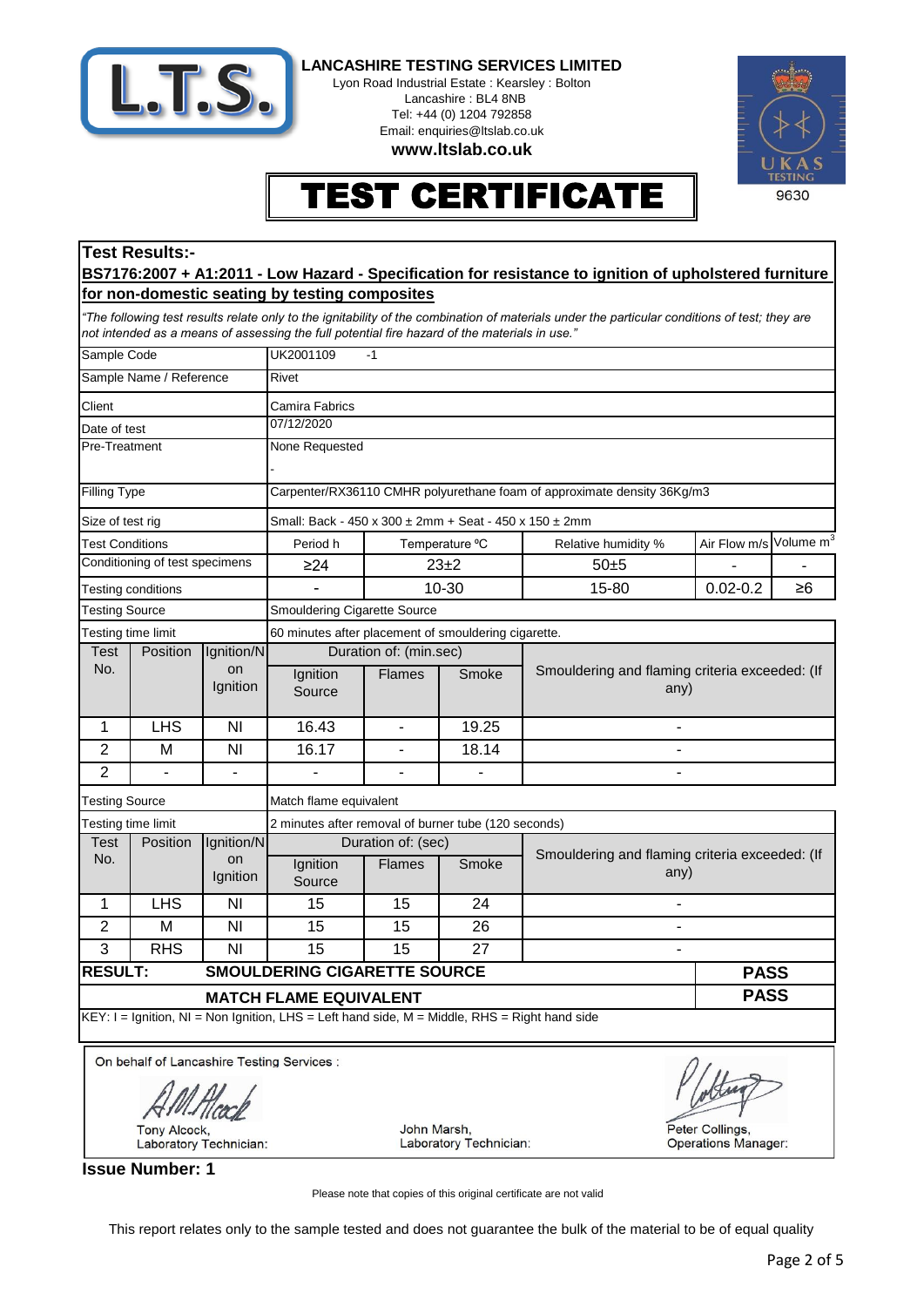

Lyon Road Industrial Estate : Kearsley : Bolton Lancashire : BL4 8NB

Tel: +44 (0) 1204 792858

Email: enquiries@ltslab.co.uk

**www.ltslab.co.uk**





**Certificate Number: UK2001109-1**

If the measurement result plus/minus the expanded uncertainty with a 95 % coverage probability overlaps the limit, it is not possible to state compliance or non-compliance. The measurement result and the expanded uncertainty with a 95 % coverage probability will then be reported. The report will include the actual value with the uncertainty range.

Lancashire Testing Services Ltd have conducted thorough analysis of the uncertainty of all measurements carried out in the application of the standard or standards detailed in this report. Where possible any associated uncertainty of measurements have been accounted for in the working instructions, so that they have no impact on the reporting of the final result. In instances were uncertainty of measurements can only be taken into account after the test has been conducted, these uncertainty values have been stated on this report. The stated uncertainty of measurement has also been taken into account in the final reporting of the overall result.

**1 Issue Number:**

Please note that copies of this original certificate are not valid

This report relates only to the sample tested and does not guarantee the bulk of the material to be of equal quality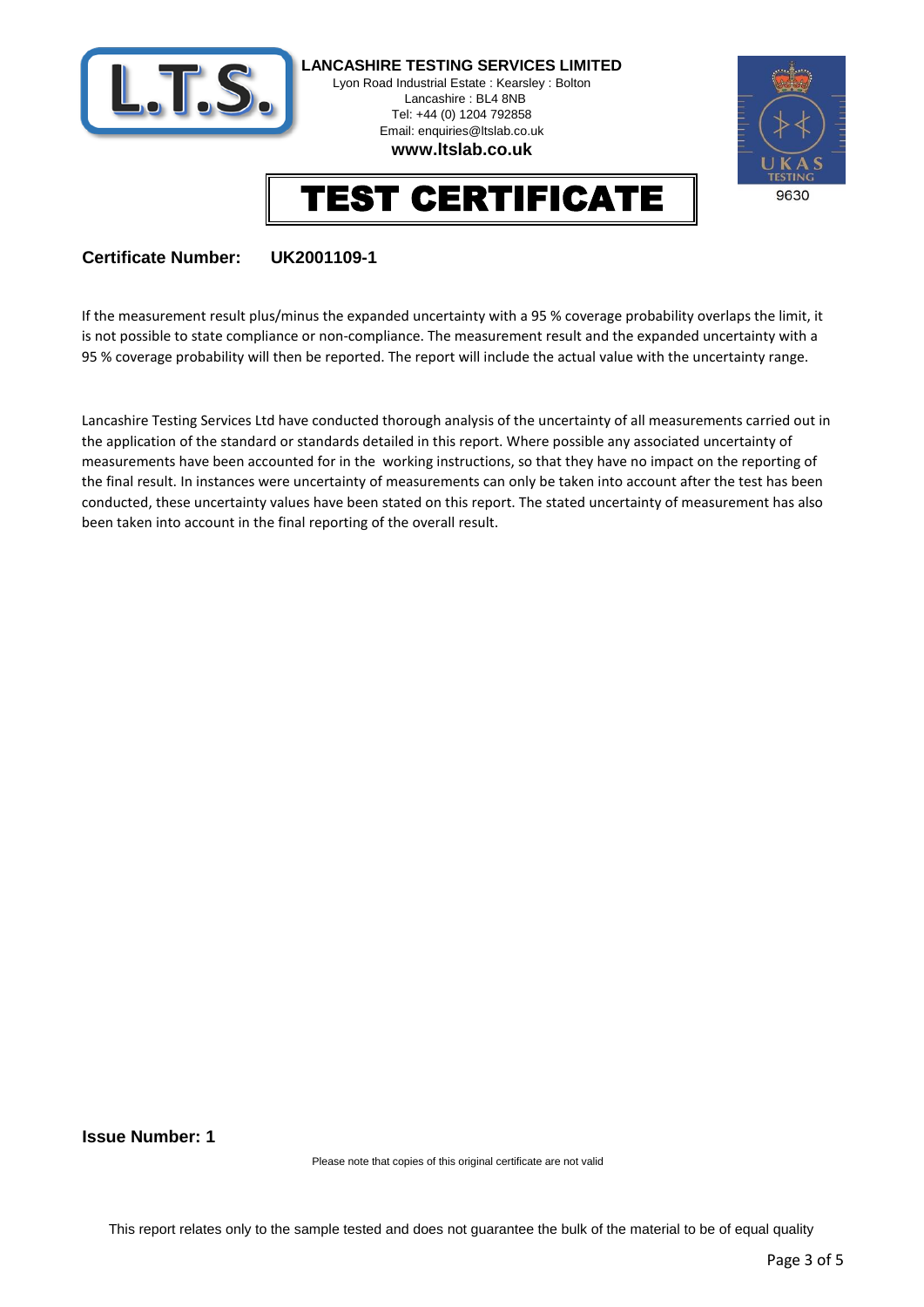

Lyon Road Industrial Estate : Kearsley : Bolton Lancashire : BL4 8NB Tel: +44 (0) 1204 792858 Email: enquiries@ltslab.co.uk

**www.ltslab.co.uk**



9630